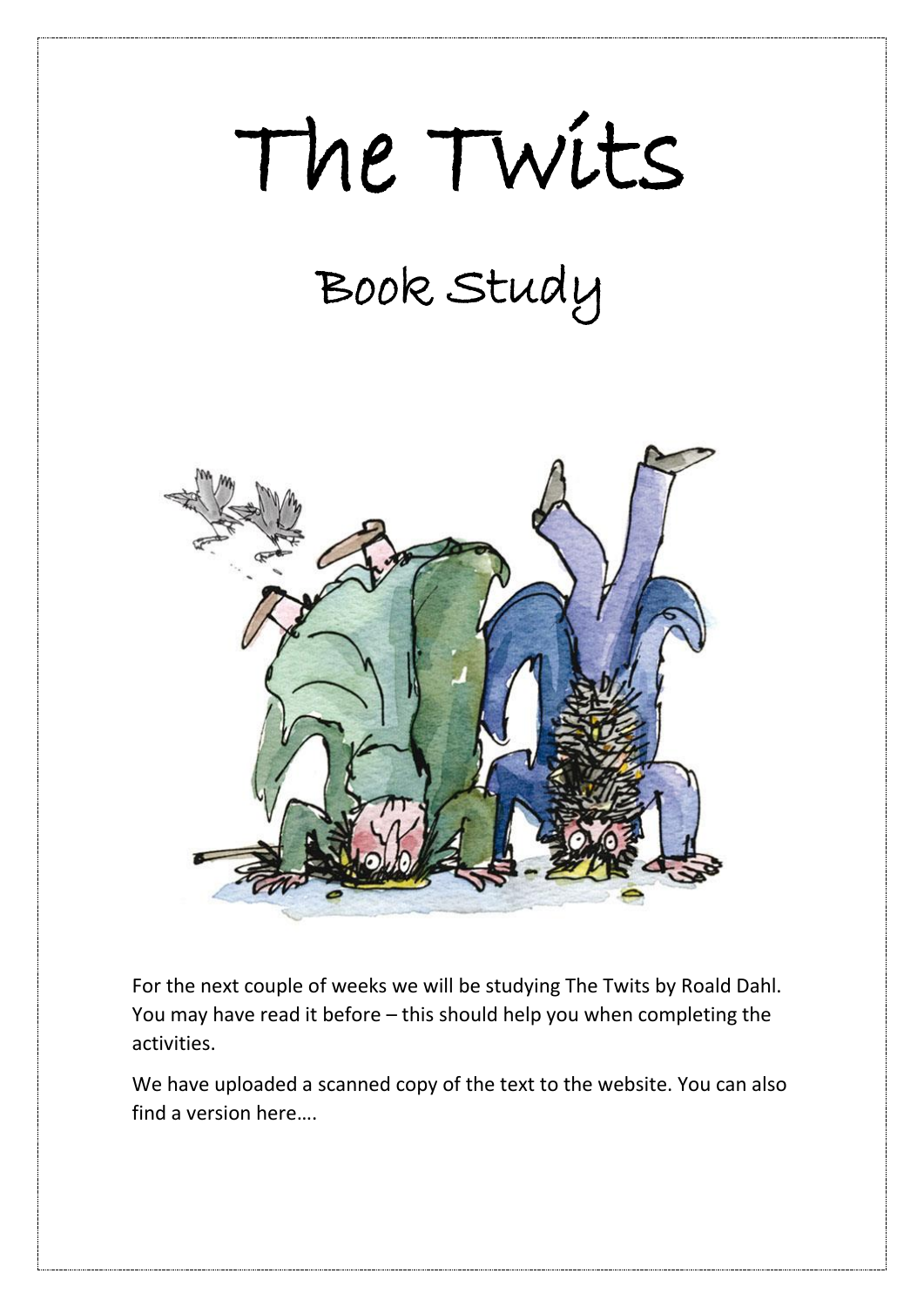### Monday

Read Hairy Faces, Mr Twit and Dirty Beards

#### Mr Twit's Beard

What Yucky things might you find in Mr Twit's Beard? Describe each noun with powerful 2Ads (2 adjectives before the noun.) You don't have to take the answers from the text - you can be creative and imaginative.

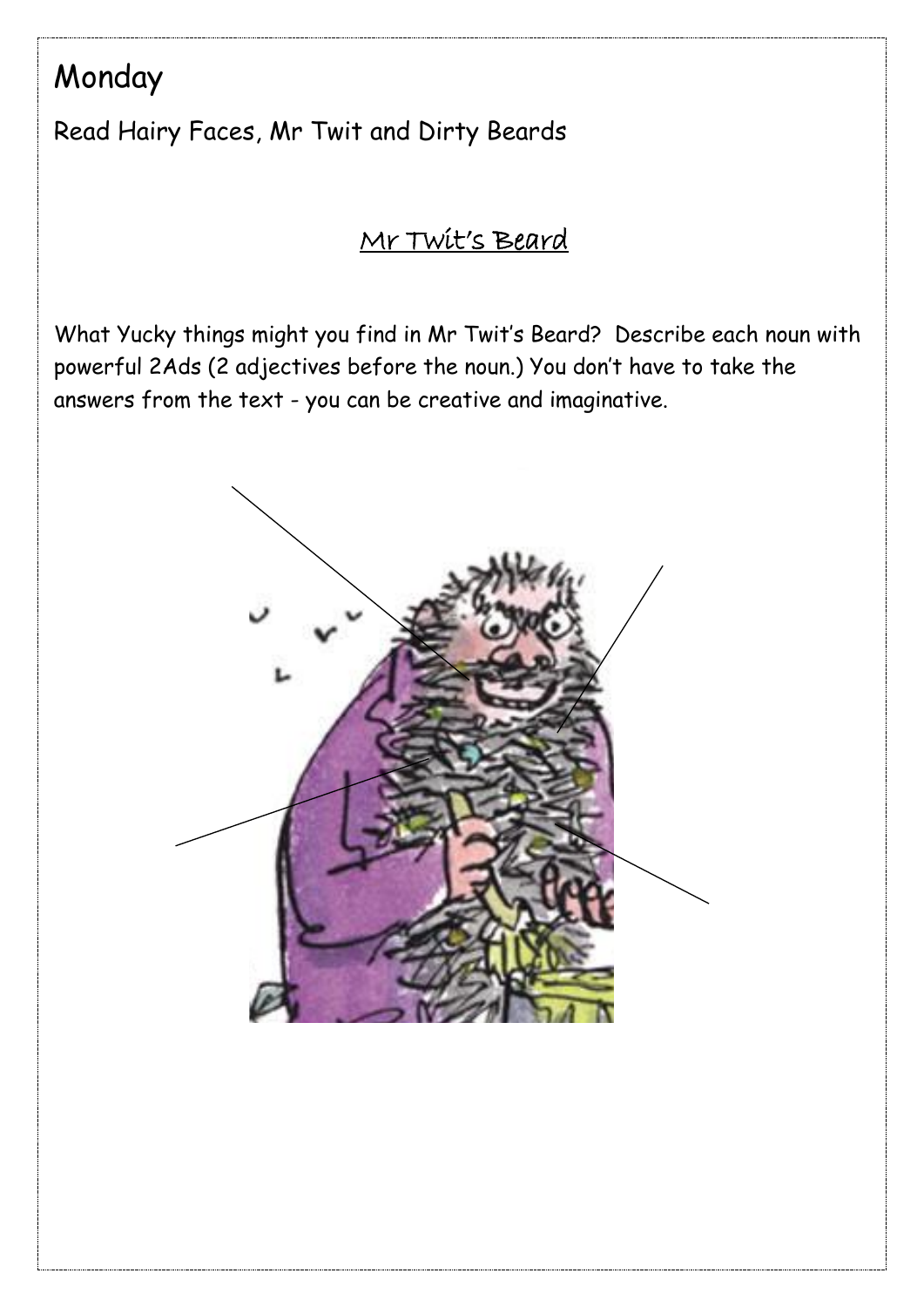

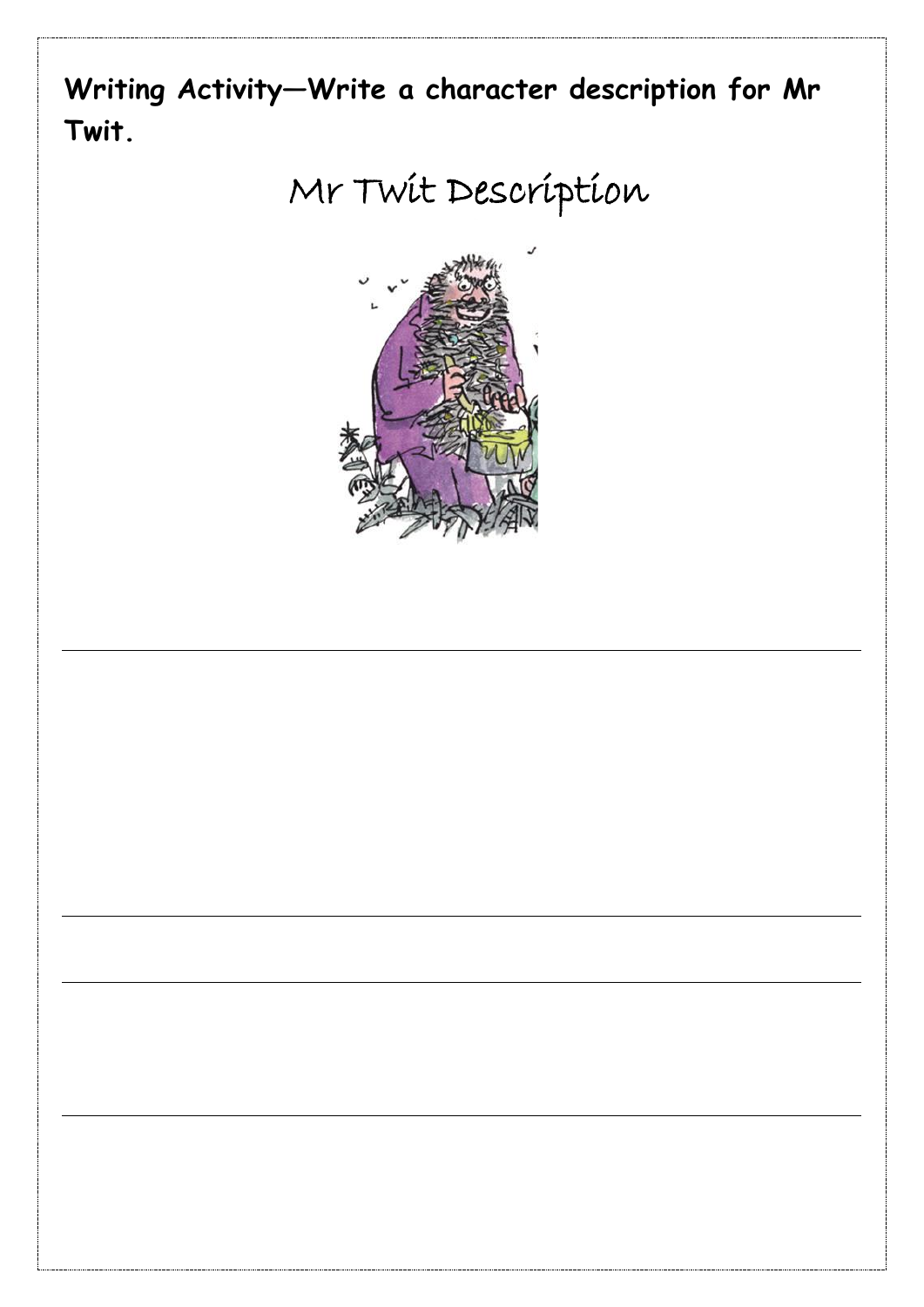#### **Tuesday**

**Read Mrs Twit, The Glass Eye and The Frog.** 

Mr and Mrs Twit play lots of tricks on each other. Such as the time when Mrs Twit put her glass eye into Mr Twit's beer, yuk! Can you think of a fun trick to play on someone? 

Draw a diagram of how your trick will work:

Write instructions for how to carry out your trick:

What are the consequences of playing your trick?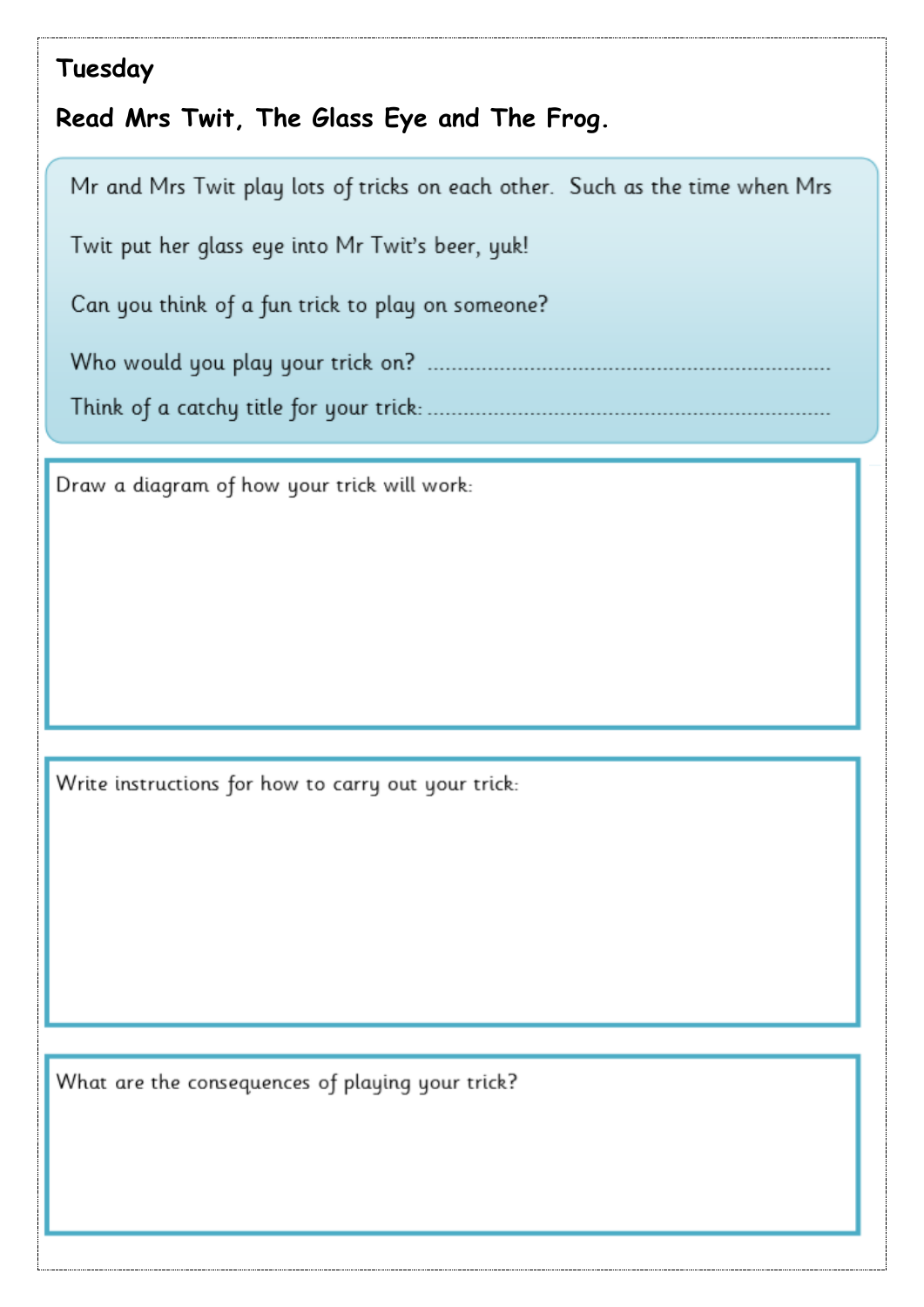| Wednesday |                                                                                                                                                                                                        |            |
|-----------|--------------------------------------------------------------------------------------------------------------------------------------------------------------------------------------------------------|------------|
|           | Read Wormy Spaghetti                                                                                                                                                                                   |            |
|           | Was the Wormy Spaghetti trick a good one? Explain.                                                                                                                                                     |            |
|           | Vocabulary: Fill in the blanks.                                                                                                                                                                        |            |
|           | Mrs Twit dug up some ______________ worms.                                                                                                                                                             | shovelling |
|           | "Hey, my spaghetti's _______________!" cried Mr Twit.                                                                                                                                                  | wiggling   |
|           | Mr Twit started ___________________ spaghetti into his<br>mouth.                                                                                                                                       | delicious  |
|           | "I think the spaghetti's _________________," said Mrs Twit.                                                                                                                                            | slimy      |
|           | True or False: Write T for True or F for False.<br>Mrs Twit is a kind lady.<br>Mr Twit didn't like the spaghetti.<br>Mrs Twit ate worms in her spaghetti.<br>Mr Twit thought the spaghetti was bitter. |            |
|           | <b>Ordering:</b> Order the sentences from the chapter 1 to 4.                                                                                                                                          |            |
|           | Mrs Twit put the worms in Mr Twit's spaghetti.                                                                                                                                                         |            |
|           | Mrs Twit told Mr Twit she had put worms in his spaghetti.                                                                                                                                              |            |
|           | Mr Twit ate the wormy spaghetti and thought it was bitter.                                                                                                                                             |            |
|           | Mrs Twit dug up worms from the garden.                                                                                                                                                                 |            |
|           |                                                                                                                                                                                                        |            |
|           |                                                                                                                                                                                                        |            |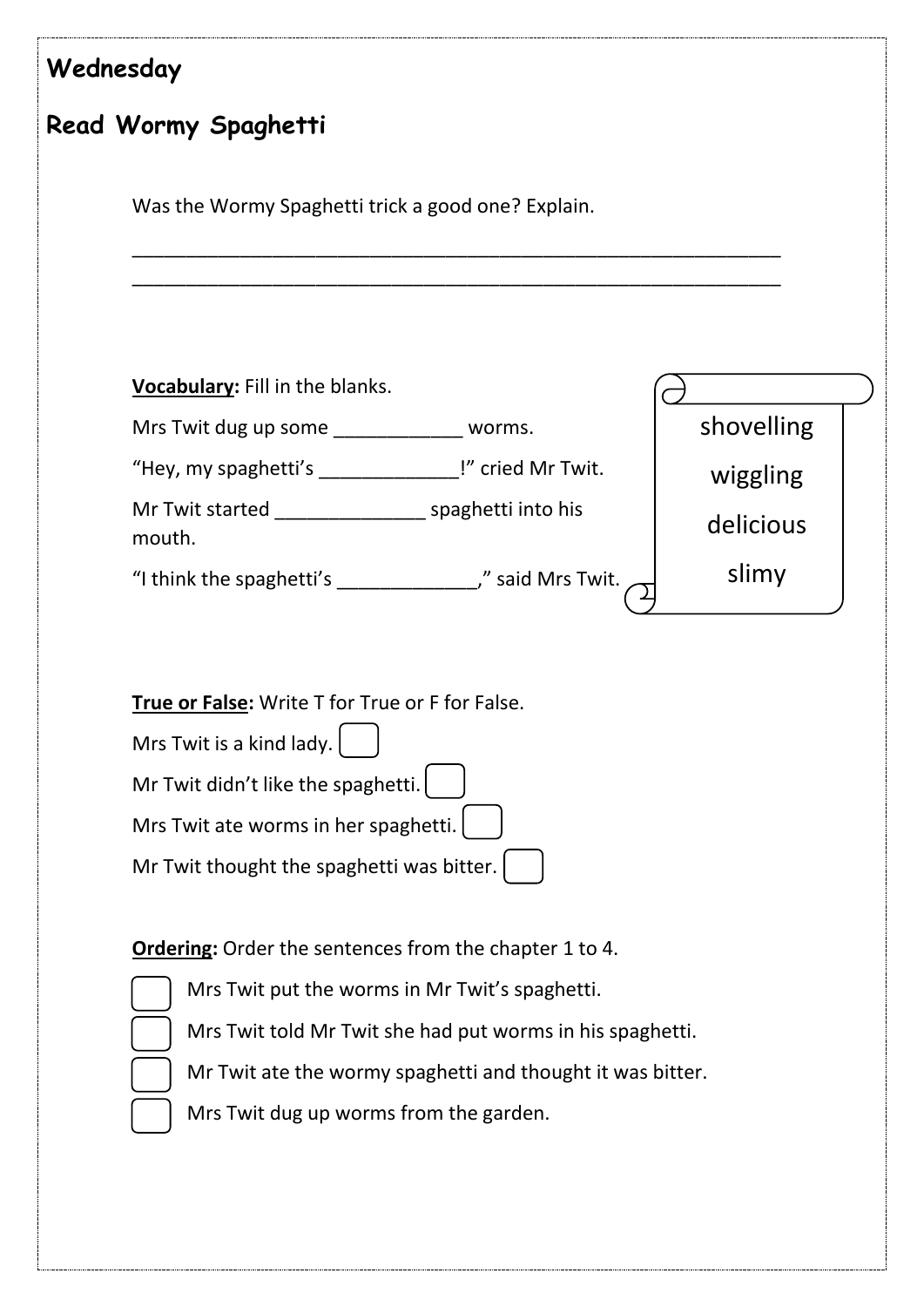#### **Wednesday**

#### *Create a new receipe for Mr. Twit's dinner*

Eurgh! Wormy Spaghetti sounds disgusting!

 Perhaps it will be rat's tail stew, or beetle nuggets? Can you write your own recipe for a disgusting dinner to play a trick on someone?

 Remember to include how to disguise the revolting food in your method so that the  eater doesn't notice until it's too late!

*Picture of food Ingredients*

 *Method*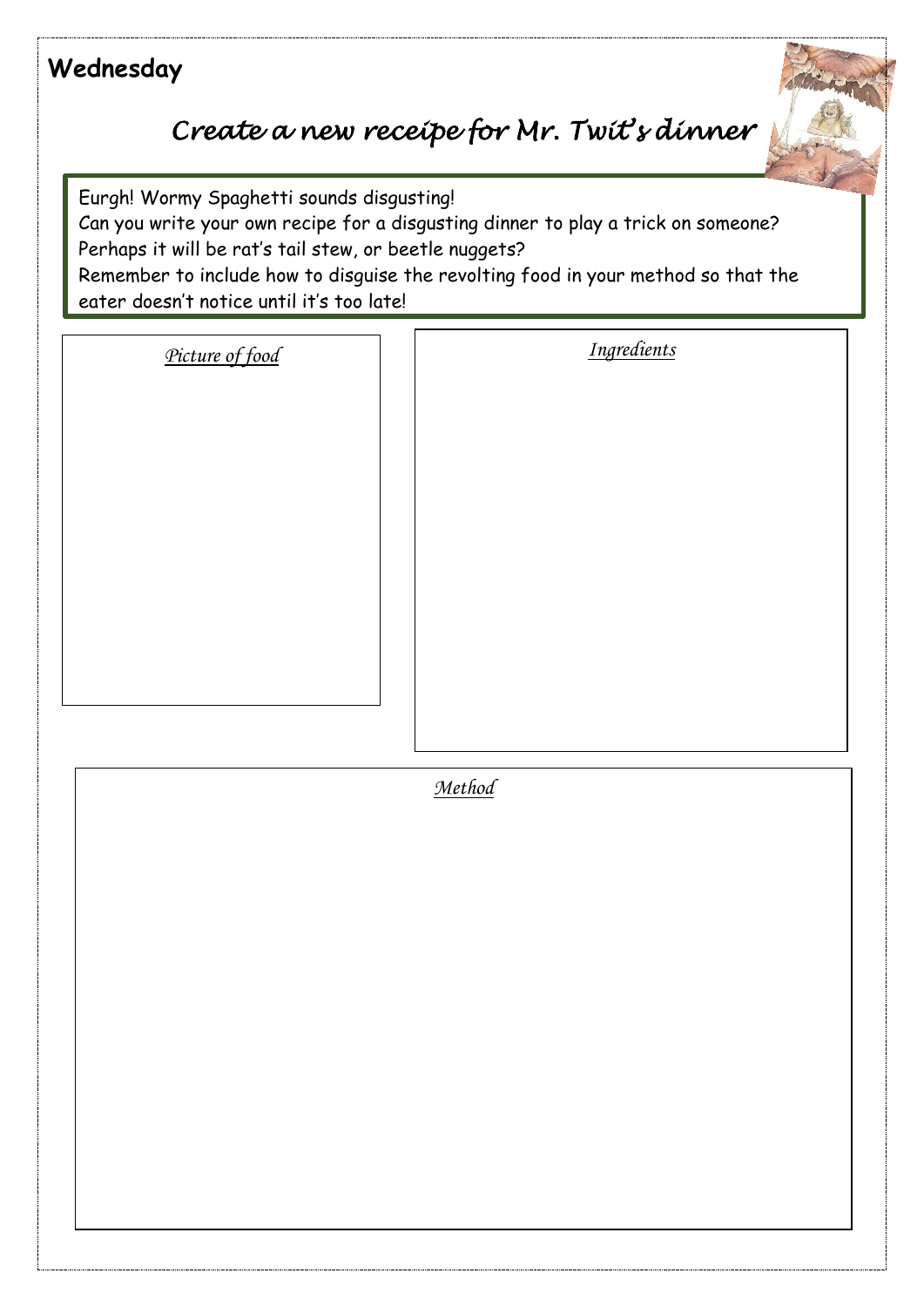#### Thursday

Read The Funny Walking Stick and Mrs Twit has the shrinks

The Funny Walking-

stick

Why did Mr Twit play a trick on Mrs Twit?

What was the trick?

Why did Mrs Twit not realise what was happening?

What disease did Mr Twit say she had?

How do you think they could stretch Mrs Twit? Give two ideas.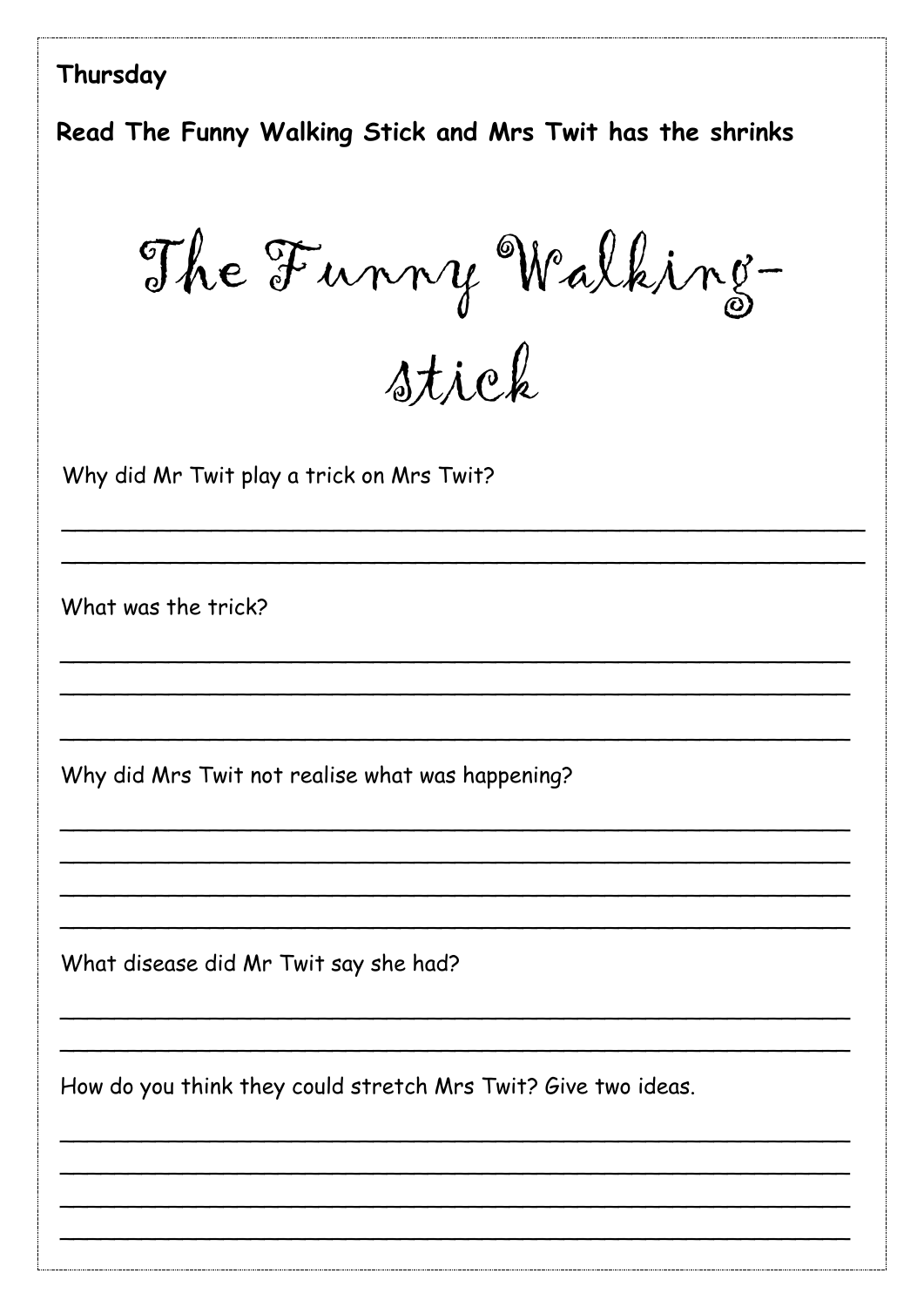

Mrs Twits walking stick started at 90cms long.

 Thursday and Friday. How many cm did he had altogether. 1. Mr Twit added 2cm of wood to the stick on Monday, Tuesday, Wednesday,

 2. How long was the stick after he added the extra bits of wood?

 3. Mr twit realised that he was going to get caught, so he quickly shaved 5cm off the walking stick. How long is it now?

 4. He added half a centimetre on Saturday and half a cm on Sunday. How long is it now?

 5. Then on Monday, he realised how stupid Mrs Twit actually was and added 14cm! How long is it now?

 the first one. He adds 3cm to every stick. How many centimetres of wood does 6. Mr Twit decides to make 4 spare walking sticks in case anything happens to he need?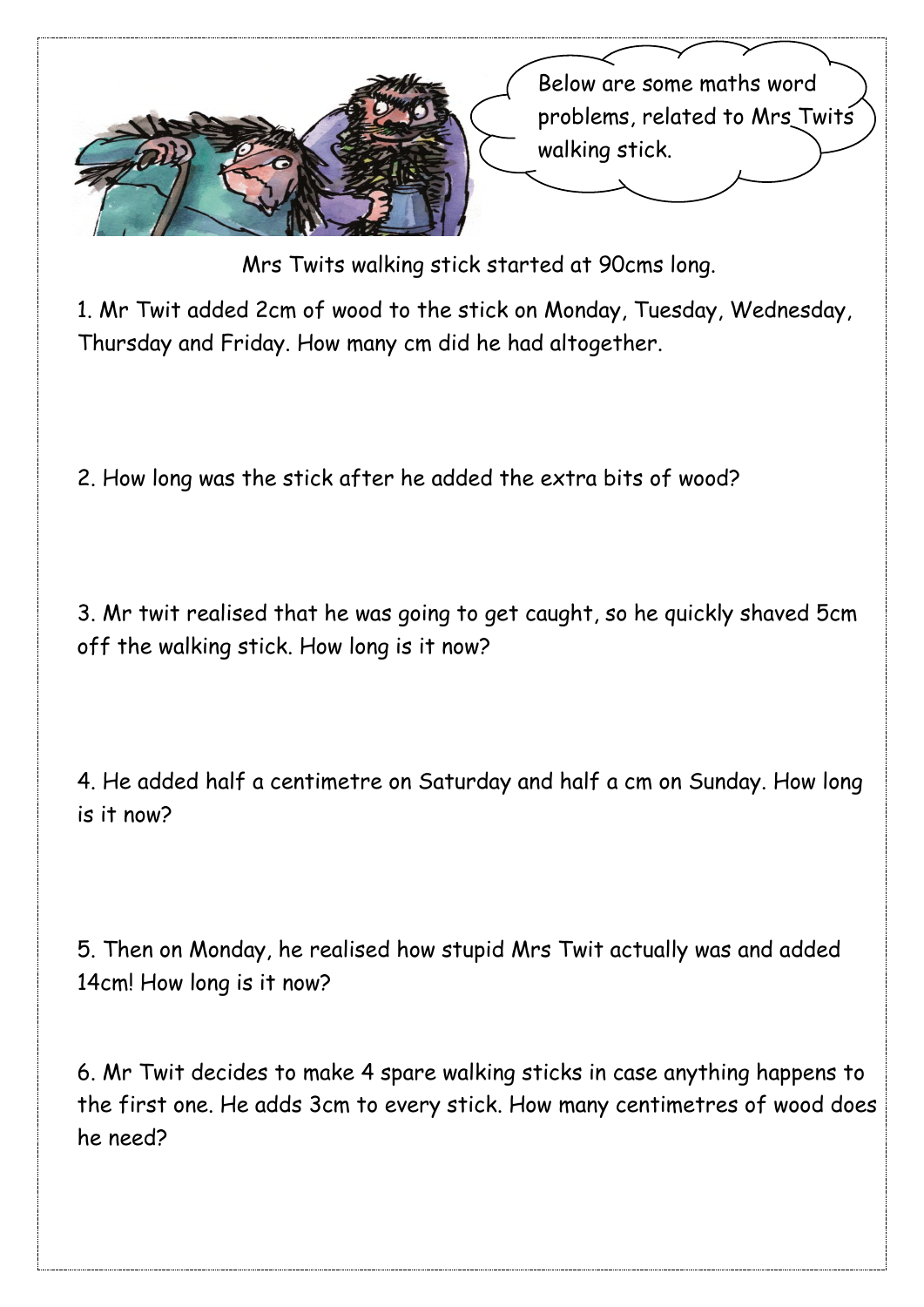#### **Friday**

 **Read Mrs Twit Gets a Stretching, Mrs Twit goes Ballooning up and Mrs Twit comes Ballooning down** 

*Can you find the punctuation and spelling mistakes in the passage below? We have given you a clue for how many errors are in each sentence (p= punctuation, sp= spelling).*

*Punctuation errors could include: -missing capitals*

*-missing punctuation at the end of a sentence*

*-speech punctuation errors (e.g. inverted commas " ")*

#### *Spelling errors may include:*

*-missing letters -incorrect phonics (e.g. ay instead of ai)*

*-the use of the wrong homophone*

"There's enough pull hear to take me to the moon! mrs twit cried owt. (3p 1sp)

"to tayke you to *the moon*!" exclaimed Mr Twit. "What a ghastly thought! we wouldnt want anything like that to happen, oh dear me no!" (3p 1sp)

"We most certainly wouldn't!" cried Mrs Twit. Put sum more string around my ankles quickly! I want to feel absolutely safe!" (1p 1sp)